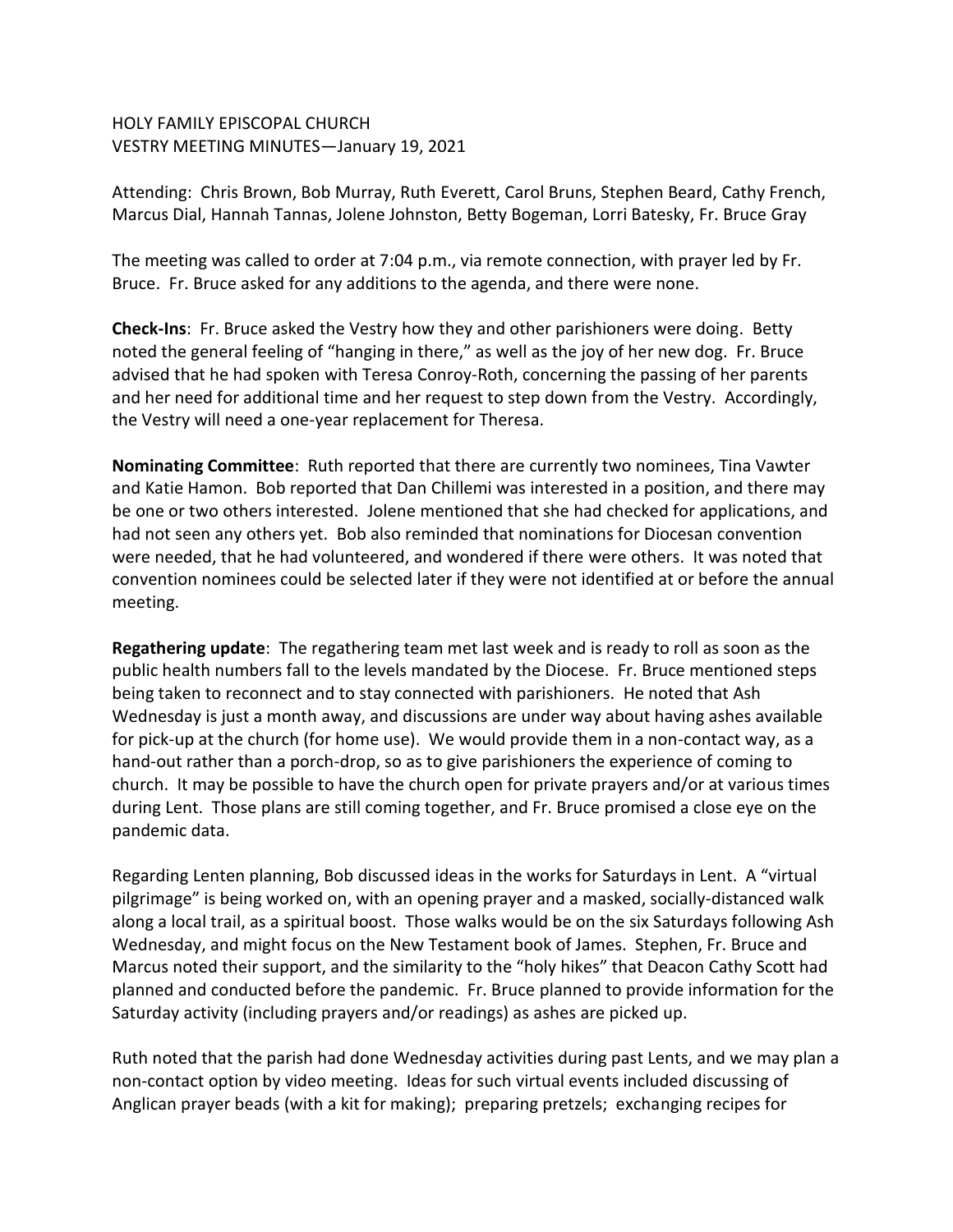meatless meals; conducting the stations of the cross; working on art and/or meditation; and creating palm-leaf crosses.

Fr. Bruce also mentioned a pre-Lenten task he is taking on: calling every parishioner. He has been kept quite busy with pastoral care for the parish, and is looking forward to reaching out to everyone.

**Annual Meeting and 2021 Planning**: Fr. Bruce discussed his eagerness to set goals and make plans for the year—to work on what we should "hit the ground running" with when the signal to re-open is given. He noted that Bob has a number of good thoughts, and Bob suggested that more on such plans should be discussed at the annual meeting. He also proposed that ministry teams should be prepared, perhaps as the parish used to do: with the teams going out and doing their work, then reporting back to the Vestry, and each Vestry member would be involved in two of the teams. He would also like to see an orientation program for new Vestry members. Discussion on these ideas ensued.

The annual meeting is scheduled for 10 a.m. on January 31, and Fr. Bruce emphasized the need for Vestry members to attend, to ensure a proper number for the meeting. Bob suggested that the meeting be a topic for the next contacts with parishioners. Fr. Bruce responded that information on the meeting has been prepared and is going out shortly, with the invitation to the virtual meeting.

**Treasurer's Report and Finance Committee update:** Fr. Bruce reported that David Emerson has asked to step back from his role as Finance Committee chair. He noted the immense effect David's wisdom and skill have had on the parish, and he and the Vestry gave heartfelt thanks to David for his service. Fr. Bruce also reported that Dan Chillemi has accepted the chair's role.

Betty reported that for 2020, the parish is \$7000 ahead (principally due to the PPP loan), and the investment account's fourth-quarter performance was an increase of about \$5000 to total about \$50,000. She noted that Old National Bank had opened the portal for new PPP loans, and that we should qualify for another \$32,000 loan. Pledges amount to about \$157,000 so far, and she distributed a "bare-bones" budget listing staff and base-line utility costs, with a fornow assumption that we may be gathering back in the church in April. Bob asked what the "Vestry Costs" item entailed, and Betty responded that it was for the Vestry retreat, including food. She also noted that expenses for Diocesan Convention had been zeroed due to the fact that it would be held in Plainfield this year. Bob also asked about the difference between "Landscaping" and "Lawn" items in the budget. Betty responded that "Lawn" included fertilizer and mowing for the grass areas, and "Landscaping" included mulch and weeding for those areas. She noted that the hope was for Nickel Plate Gardens LLC to participate in those efforts.

Regarding apportionment, Fr. Bruce reported that a part of 2021 apportionment would be forgiven by the Diocese for all parishes. Further discussion concerning the documents and information needed for that forgiveness ensued. Bob moved to request from the Diocese a